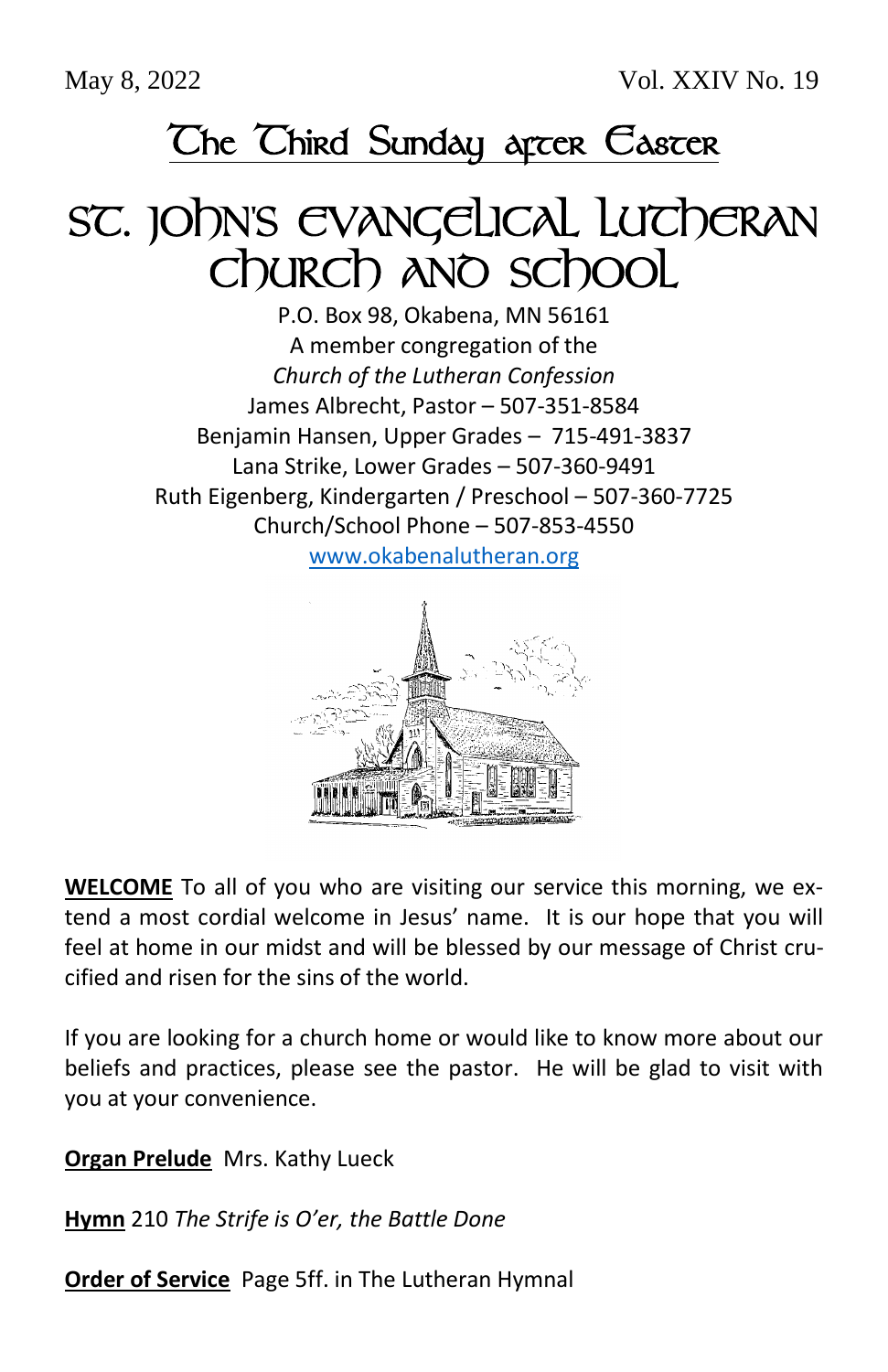**Epistle Lesson** 1 Peter 2:11-20 Beloved, I beg *you* as sojourners and pilgrims, abstain from fleshly lusts which war against the soul, having your conduct honorable among the Gentiles, that when they speak against you as evildoers, they may, by *your* good works which they observe, glorify God in the day of visitation. Therefore submit yourselves to every ordinance of man for the Lord's sake, whether to the king as supreme, or to governors, as to those who are sent by him for the punishment of evildoers and *for the* praise of those who do good. For this is the will of God, that by doing good you may put to silence the ignorance of foolish men— as free, yet not using liberty as a cloak for vice, but as bondservants of God. Honor all *people.* Love the brotherhood. Fear God. Honor the king. Servants, *be* submissive to *your* masters with all fear, not only to the good and gentle, but also to the harsh. For this *is* commendable, if because of conscience toward God one endures grief, suffering wrongfully. For what credit *is it* if, when you are beaten for your faults, you take it patiently? But when you do good and suffer, if you take it patiently, this *is* commendable before God.

**Gospel Lesson** John 16:16-23 "A little while, and you will not see Me; and again a little while, and you will see Me, because I go to the Father." Then *some* of His disciples said among themselves, "What is this that He says to us, 'A little while, and you will not see Me; and again a little while, and you will see Me'; and, 'because I go to the Father'?" They said therefore, "What is this that He says, 'A little while'? We do not know what He is saying." Now Jesus knew that they desired to ask Him, and He said to them, "Are you inquiring among yourselves about what I said, 'A little while, and you will not see Me; and again a little while, and you will see Me'? Most assuredly, I say to you that you will weep and lament, but the world will rejoice; and you will be sorrowful, but your sorrow will be turned into joy. A woman, when she is in labor, has sorrow because her hour has come; but as soon as she has given birth to the child, she no longer remembers the anguish, for joy that a human being has been born into the world. Therefore you now have sorrow; but I will see you again and your heart will rejoice, and your joy no one will take from you. "And in that day you will ask Me nothing. Most assuredly, I say to you, whatever you ask the Father in My name He will give you.

#### **Hymn** 732 *Now All the Vault of Heaven Resounds*

**Sermon** 1 John 3:1-2 "Behold what manner of love the Father has bestowed on us, that we should be called children of God! Therefore, the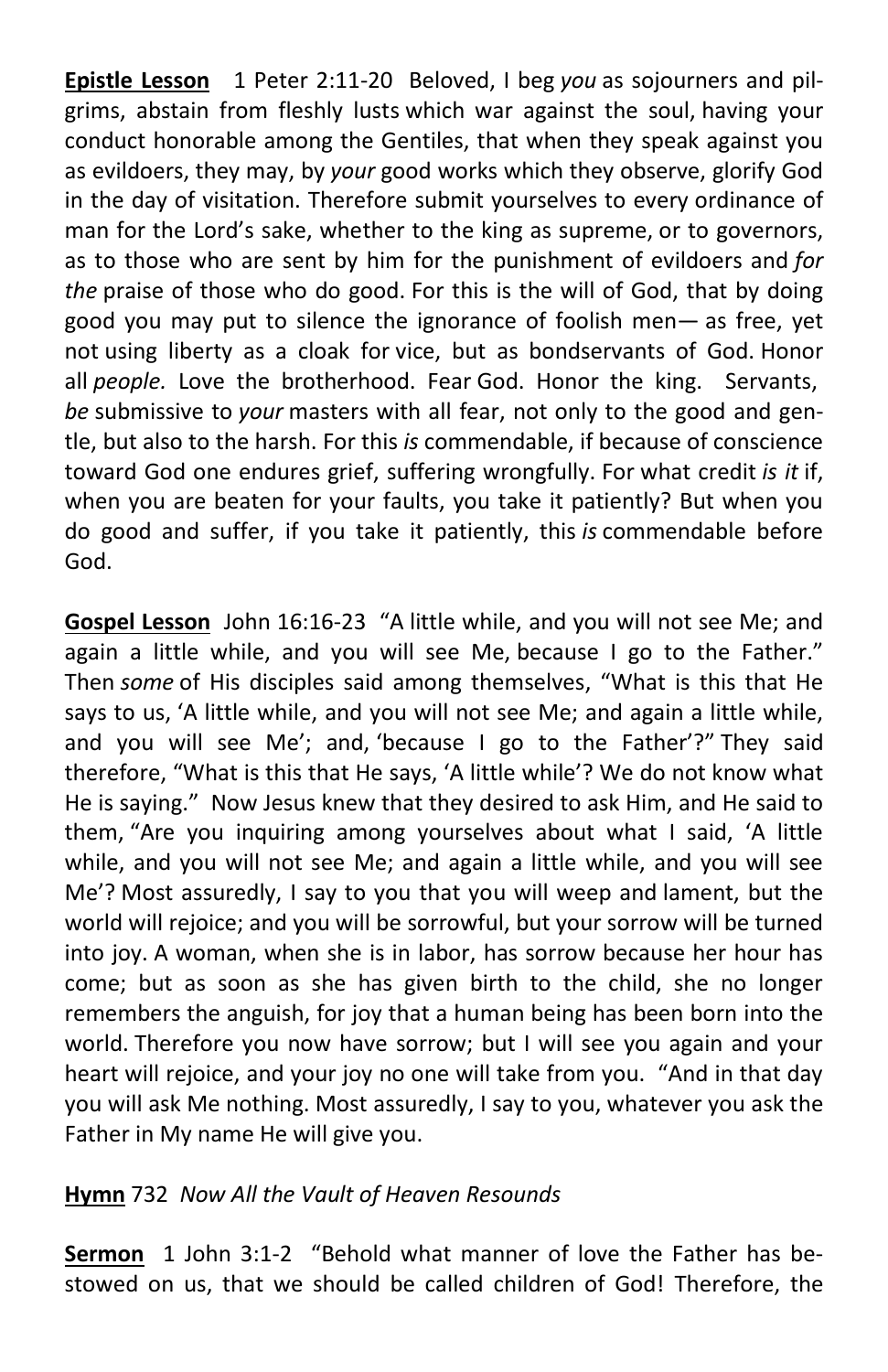world does not know us, because it did not know Him. Beloved, now we are children of God; and it has not yet been revealed what we shall be, but we know that when He is revealed, we shall be like Him, for we shall see Him as He is."

# **The Real You…**

## **The Offertory**

### **The Offering**

**Hymn** 751 *God's Own Child, I Gladly Say It*

### **Prayer + The Lord's Prayer**

#### **The Benediction**

**Hymn** 625:1-3 *Oh, Blest the House, Whate'er Befall*

**MOTHER'S DAY** The floral arrangements on the altar were given in honor of all mothers. We should rightly thank the Lord for the rich blessings given to us through them. If your mother is on this earth, be sure to show her that you appreciate all that she did for you. All Moms will also receive a carnation at the end of the service.

**WORKDAY** Thanks to all who helped clean up the properties this past Tuesday. Your efforts are appreciated.

**SUMMER BIBLE CLASS** Family Bible Class will begin on the Sunday after Memorial Day. The plan is to read and discuss sections from The New Answers Book. You will find copies in the entryway if you'd like to read ahead or at home. The books are free.

**CDS CARNIVAL** Anyone who is interested in heading-up/helping set up for the carnival on May 17 should speak with Mrs. Strike.

**The Branches** magazine is a publication designed and published by women of the CLC. It's time to renew, subscribe for the first time, or purchase gift subscriptions for others in your life who may benefit - see details at www.thebranchesonline.weebly.com. The cost is \$15 for 4 issues each year. Make checks payable to "The Branches" - Sandy Hulke, 29985 Norway Ave, Lindstrom, MN 55045. Or, online a[t branchesmagazine@gmail.com.](mailto:branchesmagazine@gmail.com)